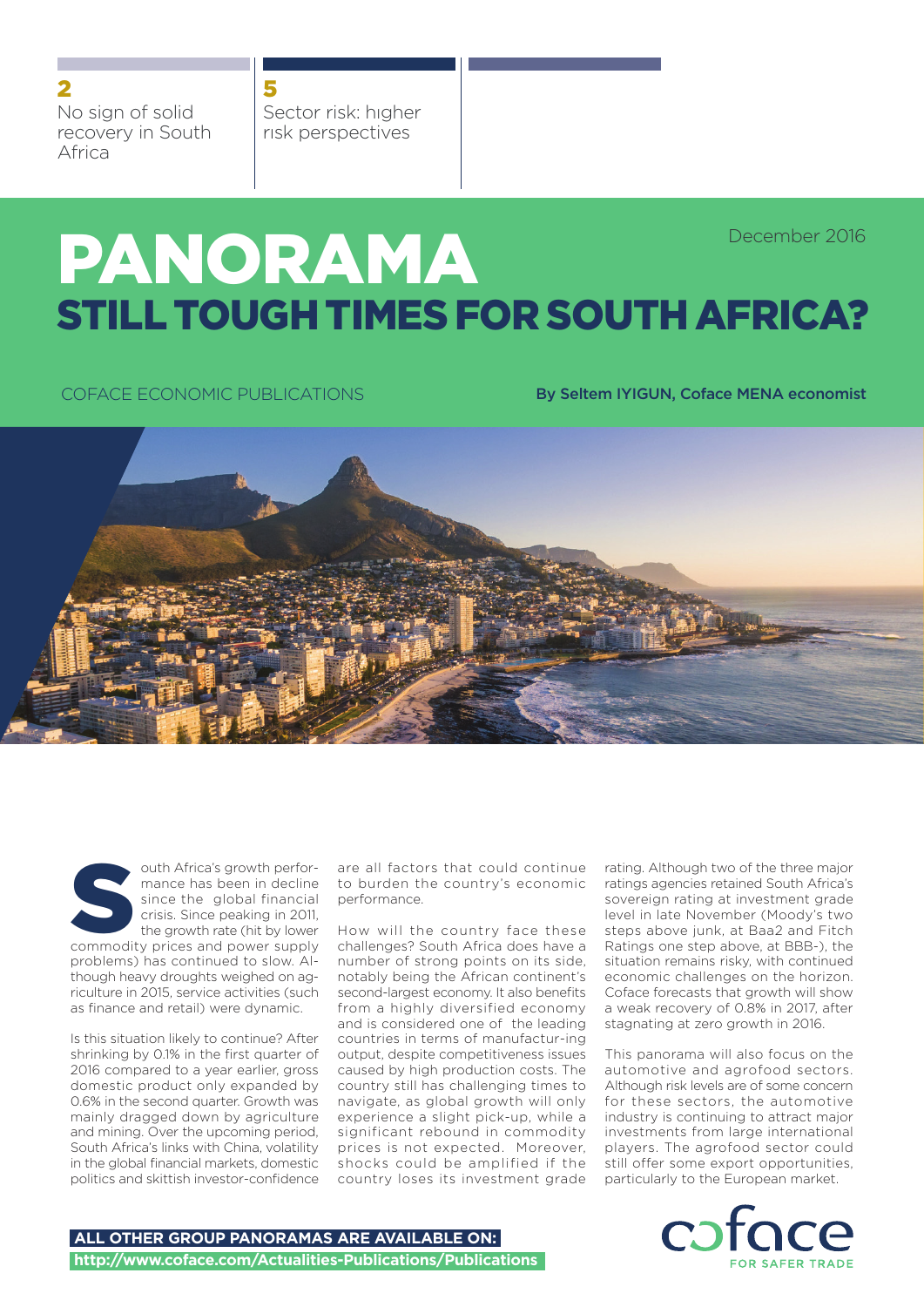### STILL TOUGH TIMES FOR SOUTH AFRICA?



**"Political uncertainties, heavy drough and weak investment sentiment will weigh on the economic performance during 2017"**

SELTEM İYİGÜN MENA economist based in Istanbul seltem.iyigun@coface.com

## NO SIGN OF SOLID RECOVERY IN SOUTH AFRICA

Concerns about South Africa's economic performance have been intensifying, as the country has struggled to improve growth rates during the post-financial crisis era. After peaking in 2011, when GDP growth reached 3.3%, it slowed down to 1.3% in 2015 compared to a year earlier. Lower commodity prices and power supply problems hit the country's economic performance – as did heavy droughts that caused a drop of nearly 6% for the agricultural sector in 2015.

2016 did not get off to a good start. The economy contracted by 0.1% in the first quarter (compared to a year earlier) and was followed by a small recovery of 0.6% in the second quarter. An analysis of the seasonally adjusted quarterly data shows that growth has mainly been supported by the recovery in the agricultural and mining sectors, as well as dynamism observed in the service industries. Despite these positive developments, Coface expects GDP growth to edge up by just 0.8% in 2017, after stalling in 2016 due to the impact of serious droughts on agriculture, uncertainties over policy making, weak investor-sentiment and high inflation.

As regards the breakdown of national output, private consumption, which accounts for approximately 60% of GDP, will remain sluggish. Stagnation on the labour market, rising inflation (due to the weaker rand) and consequently lower purchasing power have dragged down consumer spending this year. This trend is expected to continue. The unemployment rate stood at 26.6% in the second quarter of 2016, equating to more than 5.6 million people out of work. Annual consumer inflation stood at 6% in July, a tick above the central bank's target range of 3-6% - a target which is only expected to be achieved during Q3 2017.

The government is struggling to reduce expenditure and spending is expected to rise, in terms of share of

GDP. A budget deficit of 16.7 billion rand (\$1.2 billion) was recorded in August 2016, versus a deficit of 8.02 million for the same period a year earlier. For 2016, fiscal deficit stands at 3.4% of GDP – higher than the government's target of 3.2%. A key area for spending concerns stateowned-enterprises, which form part of the government's strategy to diversify the economy. These institutions are often characterised by underperformance, low return on public investment and continued dependence on government support in the form of subsidies or explicit guarantees (equivalent to 6% of GDP in 2010<sup>1</sup>). In the current environment of low growth, the reduction of these subsidies and guarantees would pose a challenge for the government. Consolidated budget expenditure spending is therefore expected to edge up to 33.3% of GDP during the 2017-2018 fiscal year, up from 33.1% for 2016-2017. The government plans to reduce the budget deficit from 3.4% this year, to 3.1% for the 2017-2018 fiscal year, with a balanced fiscal consolidation mainly based on increased budget revenues. To achieve this, the government is proposing the introduction of tax policy measures that would increase tax revenues by 1.8% of GDP over the medium term2. The second pillar of the budget policy is based on reducing the expenditure ceiling. Nevertheless, with weak economic growth and very limited improvement in budget revenues, there is a high risk that the government will miss its targets.

Despite these fiscal adjustments, the country's debt remains sizeable. The government projects that net national debt will stabilise at 46.2% of GDP for the 2017-2018 fiscal year and 47.9% for 2019-2020.

As government spending is financed by borrowing, government debt and borrowing costs have risen. This has created a crowding out effect on other social spending, such as education and healthcare. The government estimates that debt-service costs will rise from a revised 147.7 billion rand (\$10.5 billion) for the 2016-2017 fiscal year, to reach 163.6 billion rand next year and 180.8 billion rand for 2018-2019. Tepid growth performance, higher borrowing and the weaker currency could be obstacles to stabilising

South Africa Policy Brief, July 2015, OECD

<sup>2</sup> Medium Term Budget Policy Statement, Oct. 2016, South Africa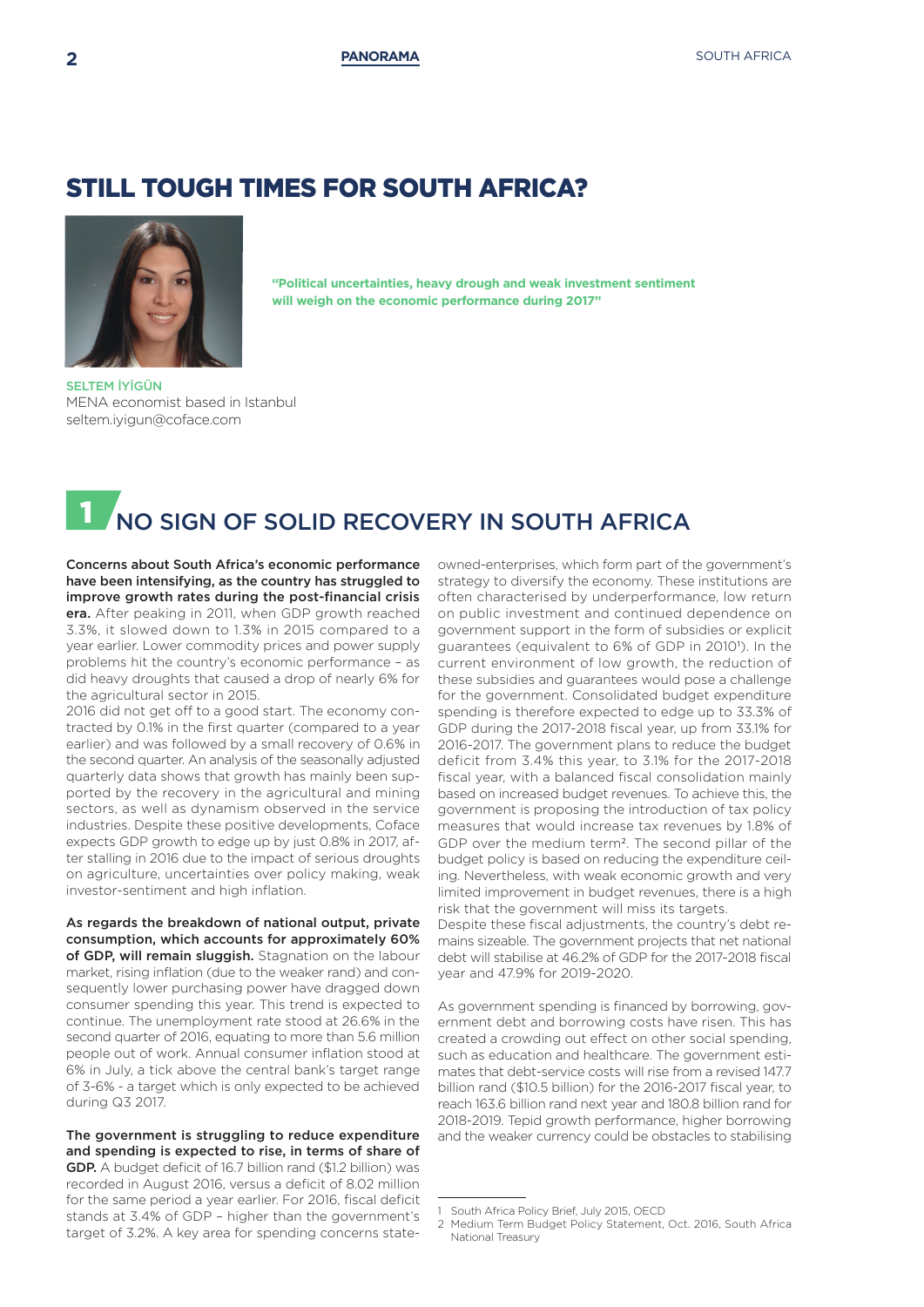the country's debt. Although around 90% of this debt is denominated in local currency, non-residents hold approximately 35% of the government's rand-denominated debt. This could lead to increased financing costs if there is a deterioration in foreign investor-sentiment - or in the scenario of higher global interest rates and currency fluctuations<sup>3</sup>.

Another key challenge for South Africa's economy is the low level of capital investments. Investment spending is equivalent to approximately 20% of GDP for 2016 – below that of some of its peer emerging countries, (44% in China, nearly 35% in Indonesia, 32% in India, 26% in Czech Republic and 23% in Mexico, according to IMF data). The capital investments needed to widen the economy's manufacturing base and maintain economic stability will remain subdued over the coming years, due to global financial uncertainties, tepid investor-sentiment and the lack of domestic savings. As at the end of March 2016, South Africa's official savings rate was only 15% of GDP, while household debt as a percentage of disposable income stood at 76.6%4. High unemployment, sizeable spending on private education, willingness to consume and rising inflation, are among the factors contributing to the low level of savings. As these issues are unlikely to be resolved in the immediate future, the achievement of higher investment rates or improved economic performance will remain difficult. The government estmates that the current account deficit (the difference between investments and savings) will stand at 3.9% of GDP in 2016, edging down to 3.8% of GDP by 2018.

Net exports, which contribute to around -1.5% of GDP, represent another challenge for growth performance. Between January and August 2016, the cumulative trade balance surplus stood at 7.4 billion rand, compared to a deficit of 35.1 billion rand in 2015. Exports rose by 9% during the first nine months of 2016 compared to a year earlier. Nevertheless, this rise in exports does not necessarily imply a sustained improvement in the country's trade dynamics. The narrowing trade deficit is partially due to the weak rand and the increasing competitiveness of non-commodity exports. Although the rand has recovered more than 10% of its value against the dollar so far in 2016 (bolstered by the higher yield appetit of global investors), as it previously fell by 25% in 2015, it remains weak.

The slight recovery in commodity prices, during the first quarter of 2016, has helped the country to record higher value from its exports. According to the IMF, metal prices increased by 1.4% in August, to reach their highest level since July 2015. Slower growth in imports is mainly attributable to weaker domestic demand. Although the mining sector (including mineral products, precious metals and base metals) accounts for nearly half of total exports, they are still expected to remain low compared with pre-2014 levels, as commodity prices are not expected to rebound strongly.

Investors are also concerned by the country's rising political tensions – notably the increasingly contested legitimacy of President Zuma. The President's decision, in December 2015, to replace Nhlanhla Nene as finance minister by an almost unknown parliamentarian (David Van Rooyen) before finally announcing the appointment of Pravin Gordhan (who had previously held the post from 2009 to 2014), surprised both investors and the South African business community. The population's dissatisfaction is also being fuelled by the country's weak economic performance, high unemployment and income inequality. Some political analysts believe that the ruling African National Congress (ANC) party could face even more infighting over the coming quarters, due to the sharp fall in popular support observed during the local elections of August 3. Although the ANC was able to obtain more than half of the votes, at 53.9%, this was the worst result achieved since the party took power.

The combination of these factors means that the risk of a sovereign downgrade is still on the table for South Africa. Moody's currently rates South Africa two notches above subinvestment grade, with a negative outlook. while Fitch and S&P have noted it at just a step above sub-investment level. Ratings agencies have already warned the country of possible downgrades, citing lower growth perspectives and increased political tensions. Although two of the three major credit rating agencies (Moody's and Fitch) kept South Africa's sovereign rating unchanged at investment grade level in late November, the situation remains risky due to the continued economic challenges. Both agencies still have a negative outlook - which indicates that they may cut the country's rating over the coming months. Lower commodity prices (led by the slowdown in China) and normalisation of U.S. monetary policy are contributing to the economic slowdown and deteriorating the outlook for South Africa. The country's increasing debt, high current account deficit and heightened political tensions are accentuating the vulnerabilities that ratings agencies take into consideration when evaluating the sovereign credit rating. This situation could further fragilise growth dynamics, by provoking progressive outflows of the capital needed to finance domestic investments and reduce currency vulnerability.

The stability of the banking sector could also be called into question, even though South Africa's banking sector is one of the best regulated and well capitalised in the region. The slowdown in the economy is already creating some headwinds for banks, due to the slowdown in loan growth. Between the end of January and the end of August 2016, growth in loans to corporates dropped from 18.3% to 7.9%, while the default ratio of these loans only declined from 1.6% to 1%. Growth in retail loans was flat, at around 3.1%, during the same period<sup>5</sup>. Nevertheless, banks are well capitalised, with a total capital adequacy ratio of 15.5% as of September 2016 (compared to 14.23% in September 2015 and well above the Basel criteria of 8%). This indicates that banks appear to possess the adequate capital they would need to deal with

<sup>3</sup> South Africa Ratings Affirmed; Outlook Remains Negative On Weak Growth, June 2016, S&P Global Ratings

<sup>4</sup> National Savings Month kicks off on positive note, July 2015, SASI 5 Financial Stability Report, Second Edition, 2016, SARB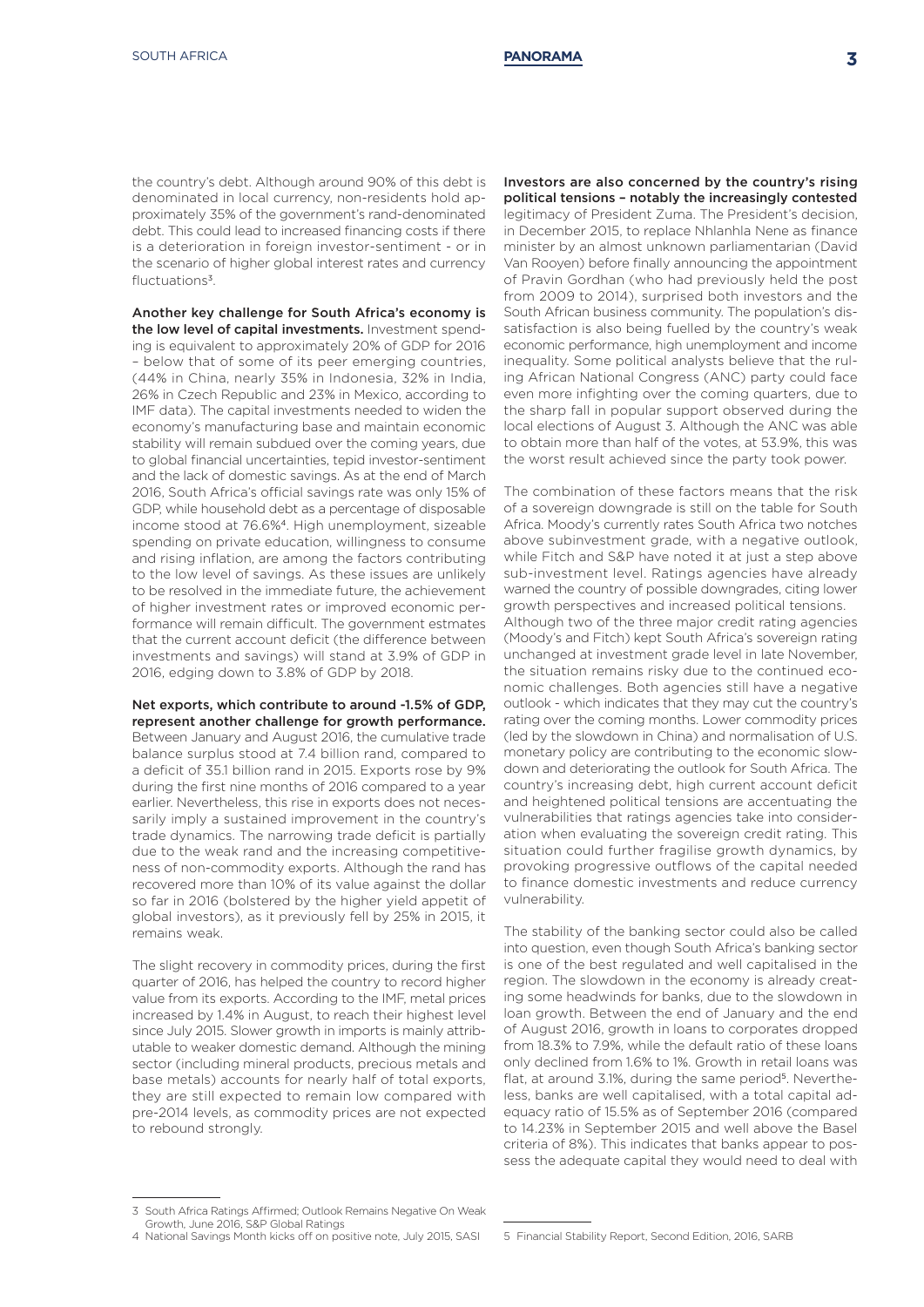a downgrade to sub-investment grade. South Africa is still one of the most diversified economies in the region and this could be a support in the return to sustained growth, as this diversification drives productivity and added-value production.

### Large manufacturing base with structural challenges

Although South Africa's economy is in a period of slow growth, it is still one of the region's leading countries in terms of industry. Manufacturing in South Africa is dominated by sectors such as the automotive industry, chemicals, mining, ICT & electronics and textiles & clothing. Although industry accounted for 28.7% of GDP in 2015, its weight has been declining since the 1990's, when the ratio was around 40%.

South Africa benefits from several advantages which help its economy to maintain its diversity. Firstly, it is close to Sub-Saharan Africa, a region which has one of the most dynamic growth performances in the world<sup>6</sup>. South Africa is therefore an attraction to investors targeting expansion into the rest of the continent. The country also provides access to the most important ports.

Another of the country's advantages is its integration into regional and continental trade and its effective open trade policy. As 75% of South Africa's manufacturing companies export to other African nations7, this provides important sources of revenues and dynamism for the corporate sector.

The importance of the mining sector has also allowed South Africa to develop a highly qualified human capital with engineering skills. Productivity in the overall economy remains higher than for some of South Africa's peers, although its pace of growth is sometimes slower. Between 2000 and 2012, real productivity per employee rose by 2% a year, compared to 3.1% in Turkey, 4.2% in Russia, 3.5% in Indonesia and 5.9% in Nigeria4.

Chart 1: Compound Average Growth Rate (CAGR) of real productivity between 2000-2012 (%)



These advantages have helped to increase the production levels and exports of some of the country's high added value products. Between 2009 and 2015, the compound annual growth rate of chemical exports stood at 5.4%, machinery and equipment at 4.2%, fuels at 51.% and plastics at 5.9%<sup>8</sup>.

The strength of the manufacturing sector is not enough to enable South Africa to attain sustainable growth momentum. In the wake of the global financial crisis, economic conditions around the globe have remained weak, compounded by uncertainties in international financial markets and geopolitical developments. The sluggish recovery of the European economy and the rebalancing of China into a more domestic demand-driven model, have also had significant negative impacts for commodity exporters such as South Africa. Lower commodity prices have hit domestic production and had a more generalised impact on South Africa's economy. In addition, the fall in Chinese demand has resulted in excess capacity in the steel sector, forcing producers to reduce prices and narrow their margins.

Weak conditions in domestic and global markets have weighed on the manufacturing sector. Simultaneously, rising production costs and infrastructure problems (mainly related to shortages in electricity supply, volatile fuel prices, toll costs, lack of qualified drivers and technicians) have hurt the country's competitiveness, as has the inflexibility of the labour market. In the World Economic Forum's 2015-1016 Global Competitiveness Report, South Africa was ranked 116th in terms of electricity supply and 107th in terms of labour market efficiency. Unit labour costs, per hour worked, rose by 5% in 2014 compared to a year earlier - only 7.8% below Russia, according to the OECD9. This is mainly due to the stong presence of labour unions. Wages are usually subject to highly complicated negotiations, while strikes are frequent, particularly in the mining and automotive sectors. This has a negative impact on exports and widens the current account deficit, disrupting output levels and hurting investor-confidence in the economy. Strict rules on job protection and wages are discouraging firms from hiring, which is contributing to high unemployment. According to a Department of Labour report quoted in the media<sup>10</sup>, the country recorded at least 88 labour strikes in 2014, which cost the economy around \$500 million. This difficult environment has led to a decline in fixed investments in the manufacturing sector, which in turn restrains future production capacities. The real annual change in fixed investments in the manufacturing sector showed a decline of 3% in 2014 and 0.2% in 2015.

6 South Africa's big five: Bold priorities for inclusive growth, 2015, McKinsey Global Institute

Source: MCKinsey Global Institute

<sup>8</sup> World Bank World Integrated Trade Solutions

<sup>7</sup> Africa gearing up, PwC

<sup>9</sup> OECD (2016), Unit labour costs (indicator). doi: 10.1787/37d9d925-en (Accessed on 11 October 2016)

<sup>10</sup> South Africa Labour Strikes Cost Economy \$500M Per Year As Nation Struggles With Slow Economic Growth, IBT, September 2015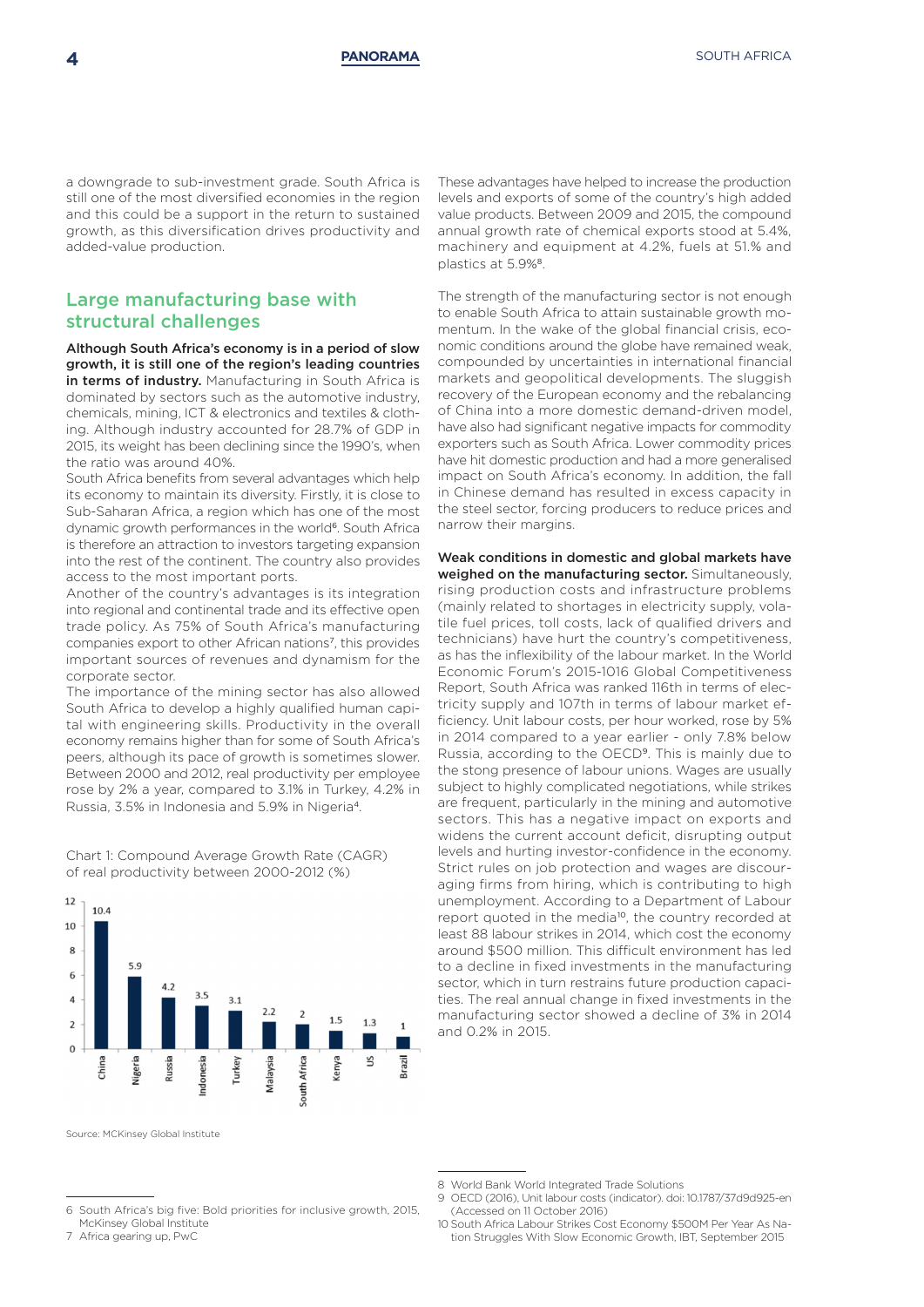The manufacturing sector is also being negatively affected by volatility in exchange rates. According to South Africa's official statistics office, between January 2011 and January 2016, the rand depreciated by around 136% versus the dollar, while manufacturing production rose by a mere 3%<sup>11</sup>. The sluggish recovery in Europe (which has accounted for 25% of South Africa's exports so far in 2016) and low domestic consumption have also weighed on the country's lacklustre manufacturing output.

Chart 2: Year-on-year change in volume of manufacturing production volume



Greater uncertainty over the direction of government policy could also temper investor enthusiasm, limiting the economy's development potential. In October, the National Prosecuting Authority (NPA) announced that Finance Minister Pravin Gordhan and two other

former South African Revenue Service officials, Ivan Pillay and Oupa Magashule, will be prosecuted for fraud and were summonsed to appear in court on November 212. These developments have sharpened the volatility in exchange rates, as the rand lost around 4% versus the US dollar following the news announcement. This instability is also a factor in the financing of the current account deficit, mostly though short-term capital inflows. In 2015, portolio investments and net errors and omissions accounted for 60.4% of external deficit financing, up from 50.2% in 2014. As short-term capital inflows are extremely sensitive to global risk aversion, this leaves the country vulnerable to the possibility of sudden shocks in global financial markets and narrows profit margins for industries.





Source: IMF Balance of Payment Statistics, Coface calculations

# 2 SECTOR RISK: HIGHER RISK PERSPECTIVES

#### This section focuses on the agrofood and automotive sectors. Agrofood makes an important contribution to

South Africa's economy in terms of export revenues and employment. The automotive sector remains one of the key drivers for economic development due to its close links to many sectors, such as iron and steel, light metals and petrochemicals.

Sectorial Risk Assessment

| <b>Sector</b> | <b>Risk level</b>     | <b>Sector</b>    | <b>Risk level</b>          |
|---------------|-----------------------|------------------|----------------------------|
| Agrofood      |                       | Metals           |                            |
| Automotive    |                       | Paper-Wood       |                            |
| Chemicals     |                       | Pharmaceuticals  |                            |
| Construction  |                       | Retail           |                            |
| Energy        |                       | Textile-clothing |                            |
| ICT           |                       | Transportation   |                            |
| Moderate risk | Medium risk $\bullet$ |                  | High risk ● Very high risk |

### **Agrofood: Unfavourable conditions**

Agrofood is one of South Africa's largest manufacturing sectors, providing employment for around 30% of the working population<sup>13</sup>. The primary agricultural sector contributes to around 3% of GDP, but if the entire value chain is taken into account, its input is approximately 12%14. The agricultural sector accounts for around 10% of South Africa's total export earnings. The country has a well-developed commercial farming industry, with highly productive lands in deep rural areas. 12% of South Africa's land can be used for crop production and the country is self-sufficient for most major agricultural products. There is a wide range of output, thanks to the diversity of the country's climate and topography.

South Africa's agrofood sector is one of the most sophisticated in Sub-Saharan Africa. Agriculture has been flagged by the government as being a top priority in its New Growth Path, which aims to explore ways of addressing high input costs. This has contributed to bet-

<sup>11</sup> South African manufacturing production and the rand (an update), September, 2016, Statistics South Africa

<sup>12</sup> Politics is interfering with SA's economic reform, says US ambassador, Business Live, Oct. 12, 2016

<sup>13</sup> South Africa agribusiness report, Q4 2016, BMI

<sup>14</sup> South African Government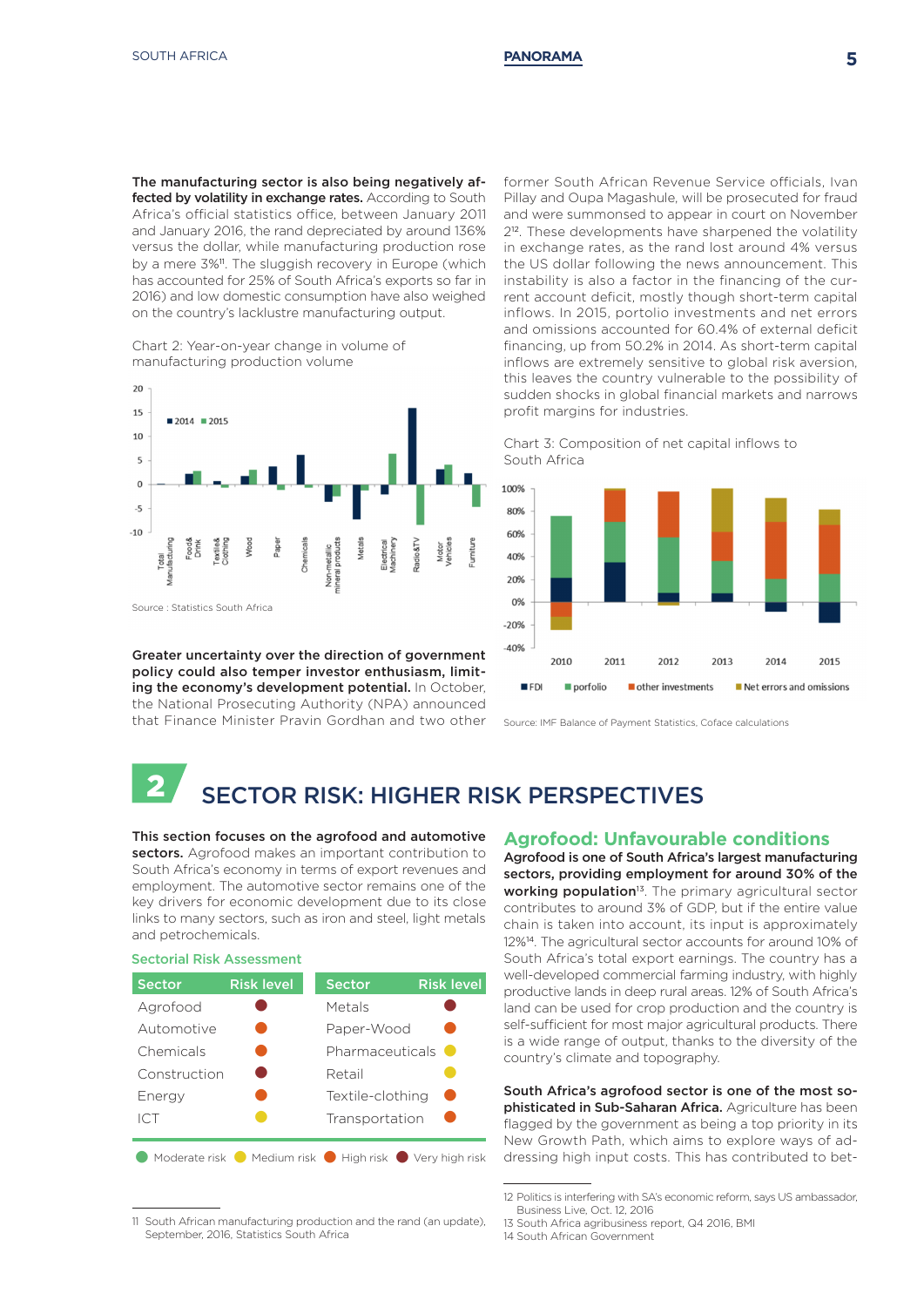ter business conditions for the agrofood sector and its links, both upstream and downstream, with agriculture, wholesale and retail. The country's grocery retail sector is the largest, in terms of value, in Sub-Saharan Africa. In addition, large amounts have been invested into the Proudly South African campaign, which aims to encourage consumers to buy local goods and support sale volumes.

The country's well-established food market, which ensures a certain level of demand, remains an advantage for the agrofood sector. Rising per capita income, the evolution of consumption habits towards healthier products and the growing population are supporting the demand for agrofood products. This environment also brings great opportunities for companies to further expand in the market. In addition, the fact that South Africa has benefitted from duty-free access to the EU since 2009 provides an important advantage in terms of exports. This means that the gradual recovery in Europe will continue to support exports. Exports of vegetables from South Africa to Europe rose by 15.7% in 2015 compared to the previous year.

Despite these advantages, there are challenges to be addressed and Coface rates this sector at very high risk

level. First and foremost, the deteriorating macroeconomic outlook and uncertainties surrounding economic policies are fragilising consumer sentiment and business confidence. The country's unreliable power supply, high unemployment and relatively subdued commodity prices are also weighing on growth performance. Furthermore, the weakness of the rand may well continue to undermine household purchasing power, pushing consumers to restrain their spending - including on higher-end food products. This could drag down the growth of food sales and narrow profit margins. Overall, the market value of the agrofood sector is expected to decline by 16% yearon-year in 2016, to \$17.5 billion, following on from the contraction of 8% in 2015 compared to the previous year.

Conditions in the agrofood sector may continue on a negative trend. The ongoing drought could weigh heavily on agricultural production, increasing input costs and other operational costs, such as insurance. Underinvestment in some zones has created irrigation problems and an inability to adjust to weather conditions. This has also resulted in product losses and reduced margins for producers.

Another reason for higher costs is the weakening of the local currency against the dollar. The rand fell by almost 35% against the greenback in 2015, leading to higher import costs. At the same time, imports of machinery and electronics declined by 16% compared to a year earlier, thus restricting production capacities.

Moreover, the poor state of the country's rural infrastructure makes it difficult to reach non-urban consuers.

This is preventing companies from earning additional revenues by getting rid of tough competition conditions of the urban zones. The lack of infrastructure also means higher costs for farmers when transporting their products – whether for domestic consumption or export. The lack of coordination between rural development

projects, along with excessive bureaucracy, also result in lower production and less generation of employment. The number of farmers in the country is declining and there is a migratory trend from rural areas to urban zones This could represent a threat to agricultural production and to the further development of agricultural skills and expertise.

Chart 4: Market value of agrofood sector in South Africa



Source: BMI

### **Automotive: Government support crucial as macro outlook deteriorates**

Automotive exports are a major force in South Africa's manufacturing sector and the overall economy. In 2015, exports of vehicles and transport equipment accounted for nearly 13% of total exports. Many of the large global car manufacturers have production facilities in the country for manufacturing components and assembling vehicles for local and international markets. In 2015, total vehicle production stood at 570,000 units and sales at 620,000 units (a decline of 4.1% from a year earlier<sup>15</sup>).

The automotive sector benefits from some important advantages. The first of these is that South Africa enjoys a strategic geographical position which allows producers to reach the rest of the continent. Moreover, the government supports the automotive sector through several programmes, such as its Vision 2020 strategy which aims to double local vehicle production by 2020. Automotive exporters are currently benefitting from the Automotive Production and Development Programme (APDP), which came into effect in 2013. The APDP also has the objective of encouraging local component production and includes duty-free credits<sup>16</sup>. In addition, it provides an investment allowance, which means that investors can receive a percentage of a project's value over a three-year period.

These supports have attracted multinational car producers into the South African automotive market. This year, German motor manufacturer Daimler announced that it intends to make South Africa a regional hub, as part of its strategy for the development of its global truck and

<sup>15</sup> South Africa Autos report, Q4 2016, BMI

<sup>16</sup> Automotive industry, CREAMER MEDIA'S TELECOMMUNICATIONS REPORT, 2015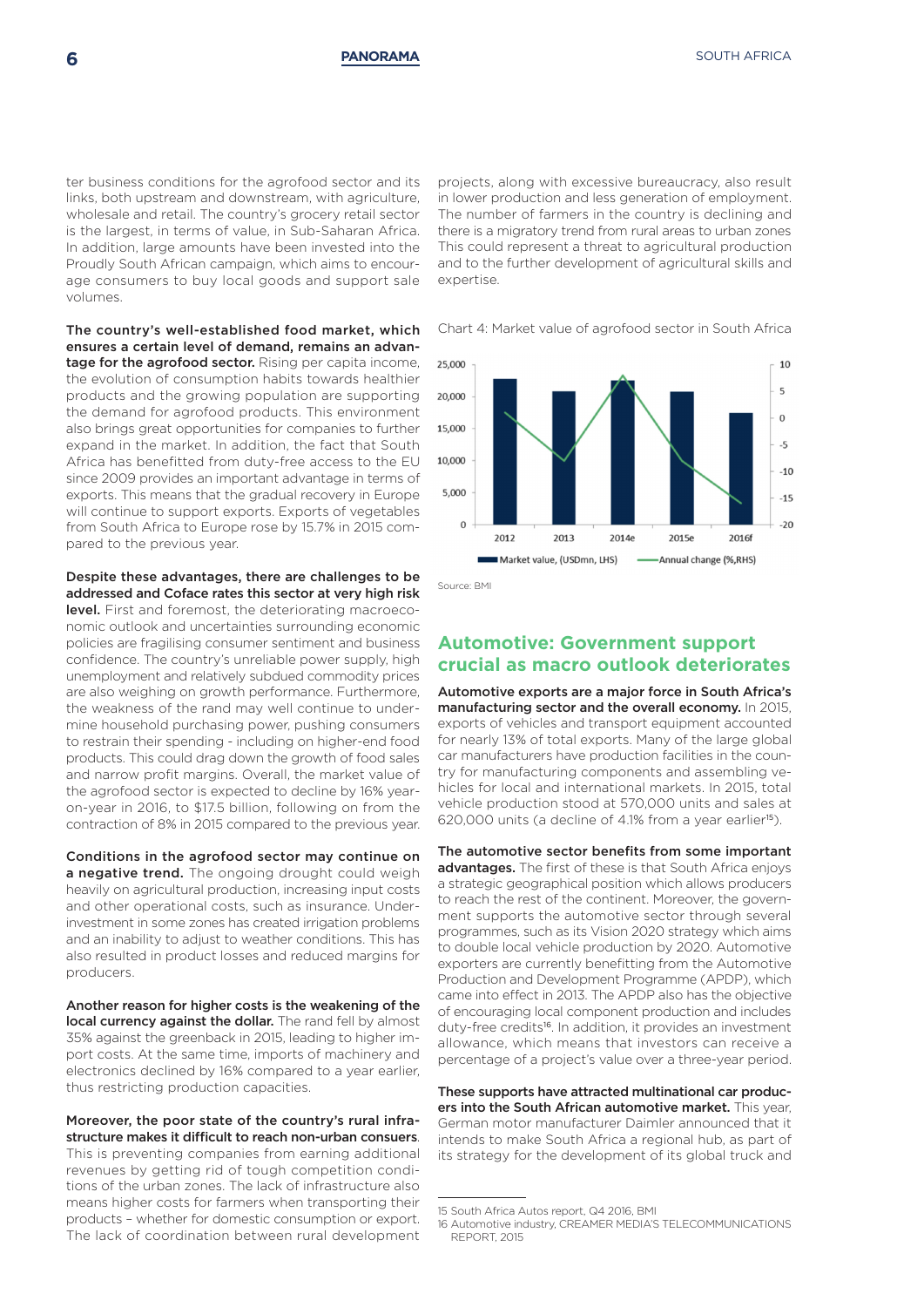bus divisions. The Volkswagen Group has announced it will invest more than 4.5 billion rand in South Africa by 2017, to produce new models. Other companies such as the BMW Group, Toyota Motor SA and the Ford Motor Company of SA have also declared their intentions to invest further and expand their production in the country.

South Africa offers car manufacturers the potential to increase their exports of vehicles and components through-out Africa. The main export markets are Algeria, Kenya, Nigeria, Angola and Mozambique. Vehicle exports from South Africa to Algeria and Nigeria declined in 2014, due to changes in regulations in these countries. Nigeria has launched its own Automotive Industrial Policy Development Plan, in order to boost local production and to limit imports. Import tariffs for vehicles start at 35%, while cheap complete (or semi-complete) kits for domestic assembly can be imported either without tariffs, or at 5% or 10%17. In Algeria, the government has curtailed its support for the purchase of commercial vehicles. These developments have dragged down South Africa's exports to these destinations. Exports to Europe, however, should see slight increases in 2016 and 2017, due to the modest recovery in the European economy.

Despite these strengths, there are some factors weighing on the profitability of South Africa's automotive sector and Coface therefore rates this sector at high risk level. The deteriorating economic outlook is dragging down domestic sales. Aggregate new vehicle sales recorded a substantial decline of 14.3% in September 2016 compared to the previous year. Meanwhile, the slowdown in the economy could hit the sale of com-

mercial vehicles particularly hard. High inflation (due to the weakness of the rand) and interest rates, which are reducing the consumer purchasing power, will continue to weigh on total vehicle sales. These are forecast to fall by a further 9.6% in 2016, before edging up by 1% in 2017<sup>13</sup>. Further interest rate

hikes from the US Federal Reserve and rising food prices (due to the heavy drought) will continue to add inflationary pressures and dampen consumer intentions to buy new cars. Higher interest rates would also make it more difficult to purchase new cars.

The fact that the debt to household income level remains high is a further barrier to an increase in car sales. Moreover, the unstable labour market and the constant threat of strikes are also hampering sales. Traditional labour and union forces are ham-pering production volumes. In 2014, U.S. auto producer GM had to suspend production at its main South African assembly plant in Port Elizabeth, due to its component suppliers being hit by a strike. In addition, problems with the country's electricity supply could impact auto production and also limit the uptake of electric vehicles.

The weakening of the rand could also put pressure on production costs – costs that car makers may progressively reflect in their final prices.

Chart 5: South Africa total vehicle sales



Source: BMI

<sup>17</sup> Oxford Business Group, Increased support for local production in Nigeria